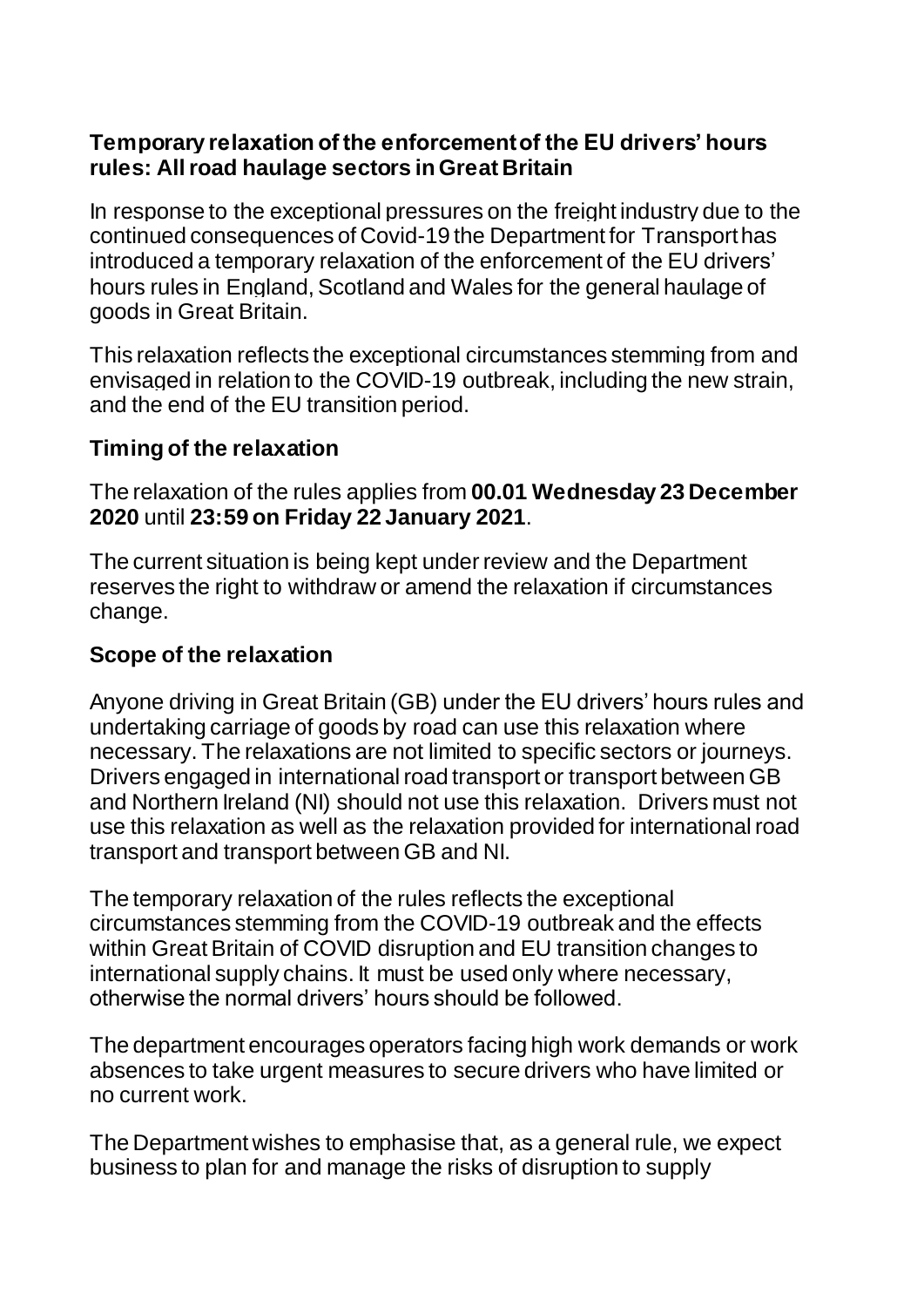chains.This relaxation does not apply to drivers in scope of the GB drivers' hours rules and so not subject to tachograph controls.

Please note that relaxations in relation to transport which is undertaken solely in the territory of Northern Ireland are a matter for the devolved authority.

# **Details of the relaxation**

The EU drivers' hours rules can be temporarily relaxed as follows:

- replacement of the requirement to take a full weekly rest period of 45 hours in a 2-week period with an alternative pattern of weekly rest periods specified below. This enables 2 consecutive reduced weekly rest periods to be taken;
- that in a 4-week period beginning on 23 December 2020, a driver can take 2 consecutive reduced weekly rest periods of at least 24 hours (allowing them to work two 6-day weeks);
- however, any reduction in weekly rest shall be compensated for in the normal way by an equivalent period of rest taken before the end of the third week following the week in question
- in addition, any rest taken as compensation for a reduced weekly rest period shall be attached to a regular weekly rest period of at least 45 hours (which can be split over 2 regular weekly rest periods)
- increasing the fortnightly driving limit from 90 hours to 99 hours

This relaxation must not be used in combination with existing rules for international driving, which allow for 2 consecutive reduced weekly rest breaks in certain circumstances. It is not recommended this relaxation be used for drivers engaged partly in international journeys.

### **Interaction with other relaxations**

There are currently two other active relaxations for certain journeys and sectors.

A driver should not be using more than one relaxation at the same time as another. This is to protect driver welfare.